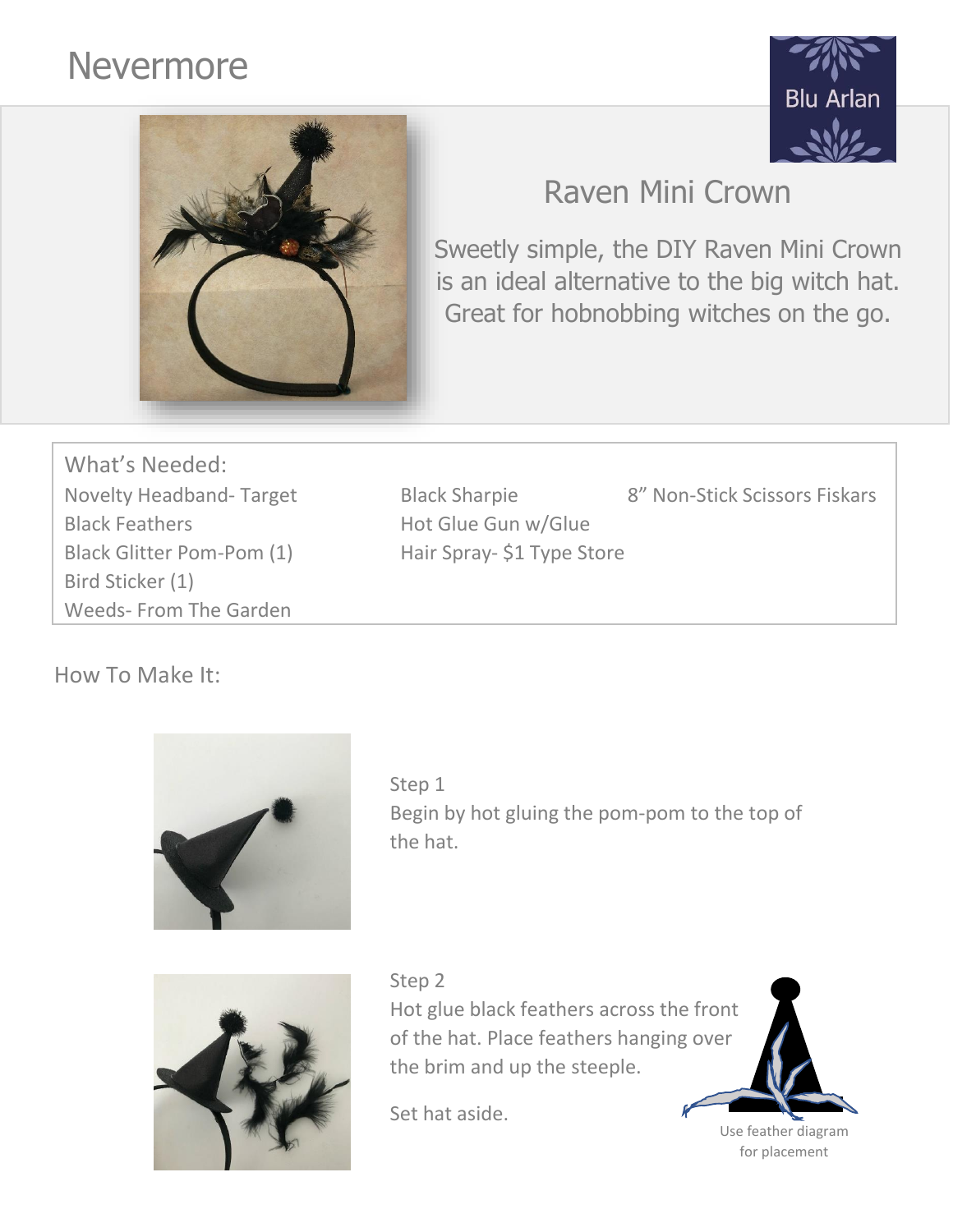

#### Step 3

To create a raven from an ordinary bird sticker color the image in using a black Sharpie. It's the silhouette of a black bird that is needed.



#### Step 4

Remove the sticker from the release paper. Cut fluffy pieces off the feather and stick them to the back of the sticker. This will give the illusion of feathers on the bird.



#### Step 5

Select a decorative orange bead. Hot glue the bead on the front of the hat.



#### Step 6

Hot glue the bird sticker to the hat. Attach by the bottom or feet of the bird sticker.

*Note: Backing the sticker with feather fluff will stiffen up the sticker and remove the stick allowing the bird to stand.*



#### Step 7

Spray the weeds with hair spray. This will hold the seeds in place.

Silk flowers can be used as a substitute if desired.